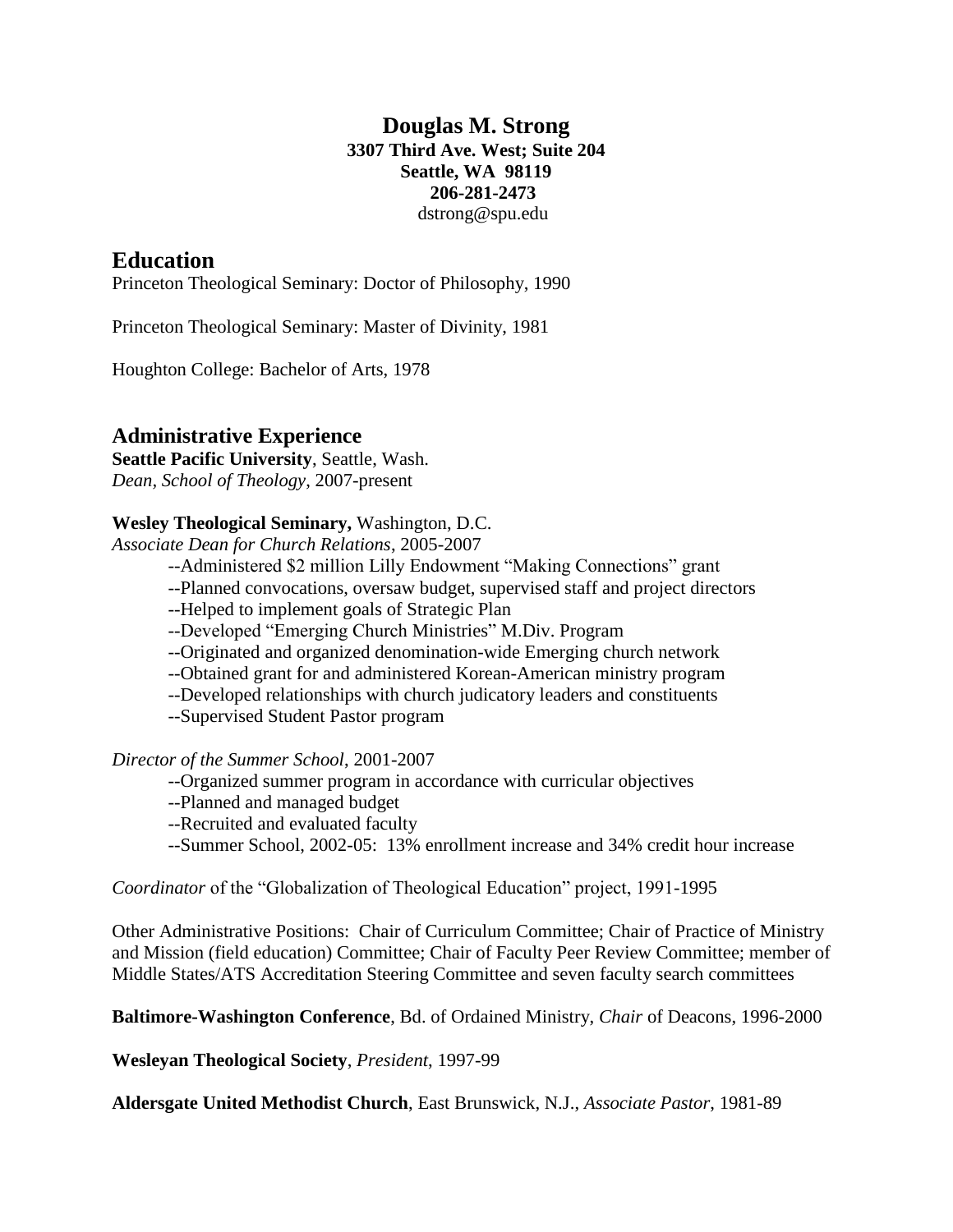# **Academic Experience**

**Seattle Pacific University**, Seattle, Wash.

Professor of the History of Christianity, 2007-present

--Instructor of undergraduate and seminary courses in theology, church history, and spiritual formation

#### **Wesley Theological Seminary**, Washington, D.C.

*Professor of History of Christianity*, 1989-2007:

--Taught approximately 110 courses for M.Div., M.T.S. and D.Min. students

--Supervised master's theses, D.Min. projects and independent studies

--Directed Covenant Discipleship program (required spiritual formation program for firstyear M.Div. students), 1998-2000

--Organized and directed cross-cultural immersion trips for students and faculty to Russia, urban England (Sheffield), Appalachia, and inner-city Washington, D.C.

--Participated in faculty cross-cultural immersion trips to Peru, Cuba, and Korea

--Faculty advisor for Evangelical Students Association, 1989-1998

#### **Visiting Professor**

- Lutheran Theological Seminary, Gettysburg, Pa., 1990-1994
- Catholic University of America, Washington, D.C., 1995
- Indiana Wesleyan University, Marion, Ind., 1998
- The Ecumenical Institute, St. Mary's Seminary, Baltimore, Md., 1994-2004
- Russia United Methodist Theological Seminary, Moscow, Russia, 1999, 2000, 2003
- Member of three Ph.D. committees (one each at The American University, Catholic University, and Southern Methodist University)

## **Church Leadership Positions**

Ordained Elder, Baltimore-Washington Annual Conference, United Methodist Church

Delegate, Northeastern Jurisdictional Conference, 2000

General Board of Archives and History, 2004-2008

Curriculum Development Committee, General Board of Discipleship, 1998-2004

Russia United Methodist Theological Seminary, Advisory Committee, 2000-2007; Board of Trustees, 2006-2007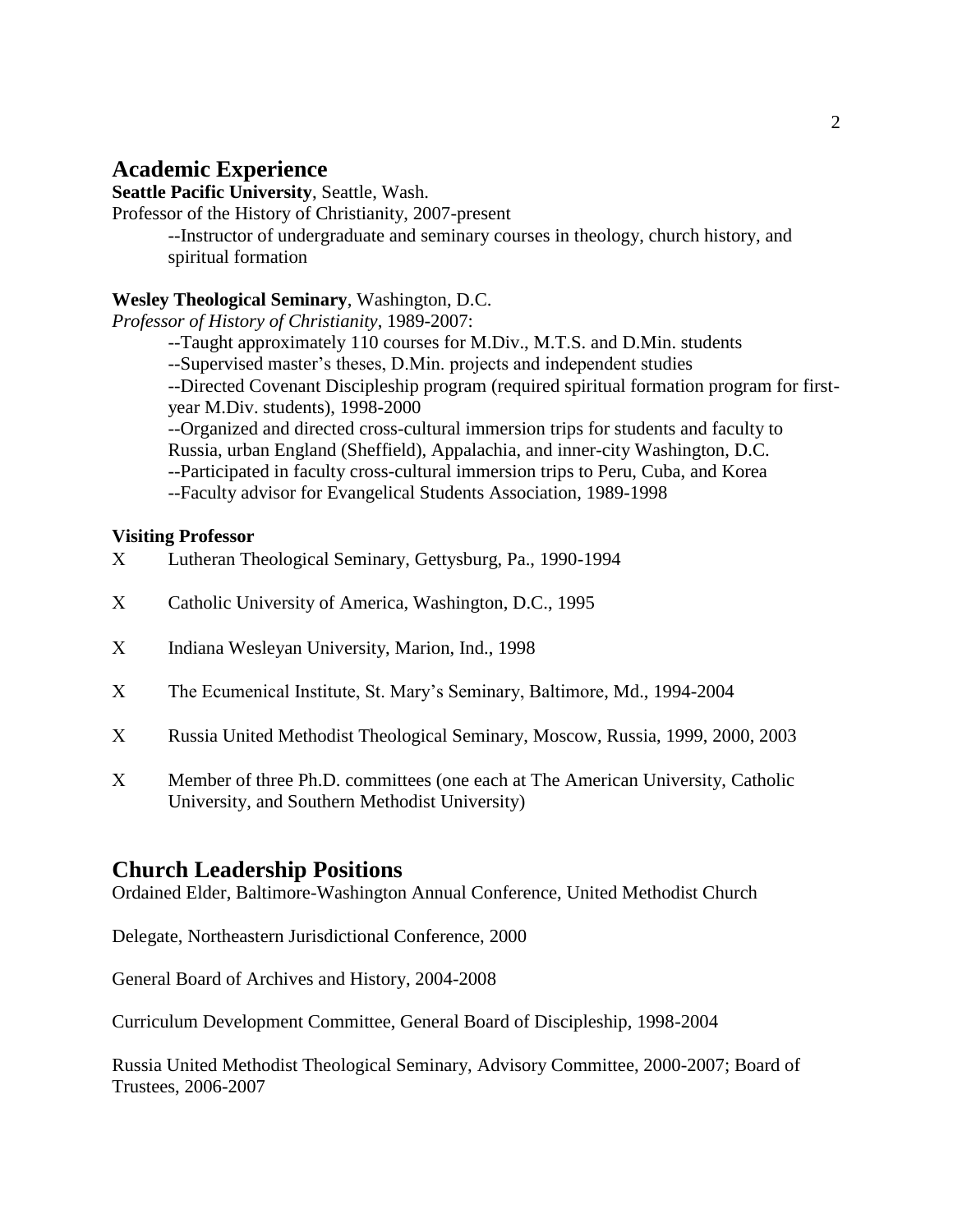Chair, Russian Language Disciple Bible Study Coordinating Committee, United Methodist Publishing House, 2000-2003

Scholarship Committee, A Foundation for Theological Education, 2005 to present

*Vice President*, Board of Directors, International Reform Federation, 2002 to present

*Pastor in Residence*, Willowbank, Somerset, Bermuda, 2001, 2002, 2006, 2009

*Chaplain*, United Methodist House, Chautauqua Institution, Chautauqua, N.Y., 1999, 2005

Senior High Youth Group leader, Adult Sunday School teacher, and Disciple Bible Study teacher, Oakdale Emory United Methodist Church, Olney, Maryland, 1996-2007

Occasional preacher/celebrant, Queen Anne United Methodist Church, Seattle, Wash,; Bethany Presbyterian Church, Seattle, Wash.; First Free Methodist Church, Seattle, Wash., 2007-present

## **Publications**

- Reclaiming the Wesleyan Tradition: John Wesley's Sermons for Today (Discipleship Resources, 2007)
- Perfectionist Politics: Abolitionism and the Religious Tensions of American Democracy (Syracuse University Press, 1999) *Winner of the Smith-Wynkoop Book Award, Wesleyan Theological Society, 2000*
- They Walked in the Spirit: Personal Faith and Social Action in America (Westminster/John Knox, 1997)
- Readings in Christian Ethics: A Historical Sourcebook, with Philip J. Wogaman (Westminster/John Knox, 1996)
- X "American Methodism in the Nineteenth Century: Expansion and Fragmentation," in The Cambridge Companion to American Methodism, Jason E. Vickers, ed. (Cambridge University Press, 2013).
- X "The Eccentric Cosmopolite: Lorenzo Dow and Early Nineteenth Century Methodism"; "Julia Foote: Exemplifying the Holiness Message of Fervency, Inclusion, and Unity"; and Borden Parker Bowne and Henry Clay Morrison: Conflicting Conceptions of Twentieth Century Methodism" in From Aldersgate to Azusa Street: Wesleyan, Holiness, and Pentecostal Visions of the New Creation, Henry H. Knight III, ed. (Pickwick, 2010).
- X Guest editor, Methodist History (July 2010).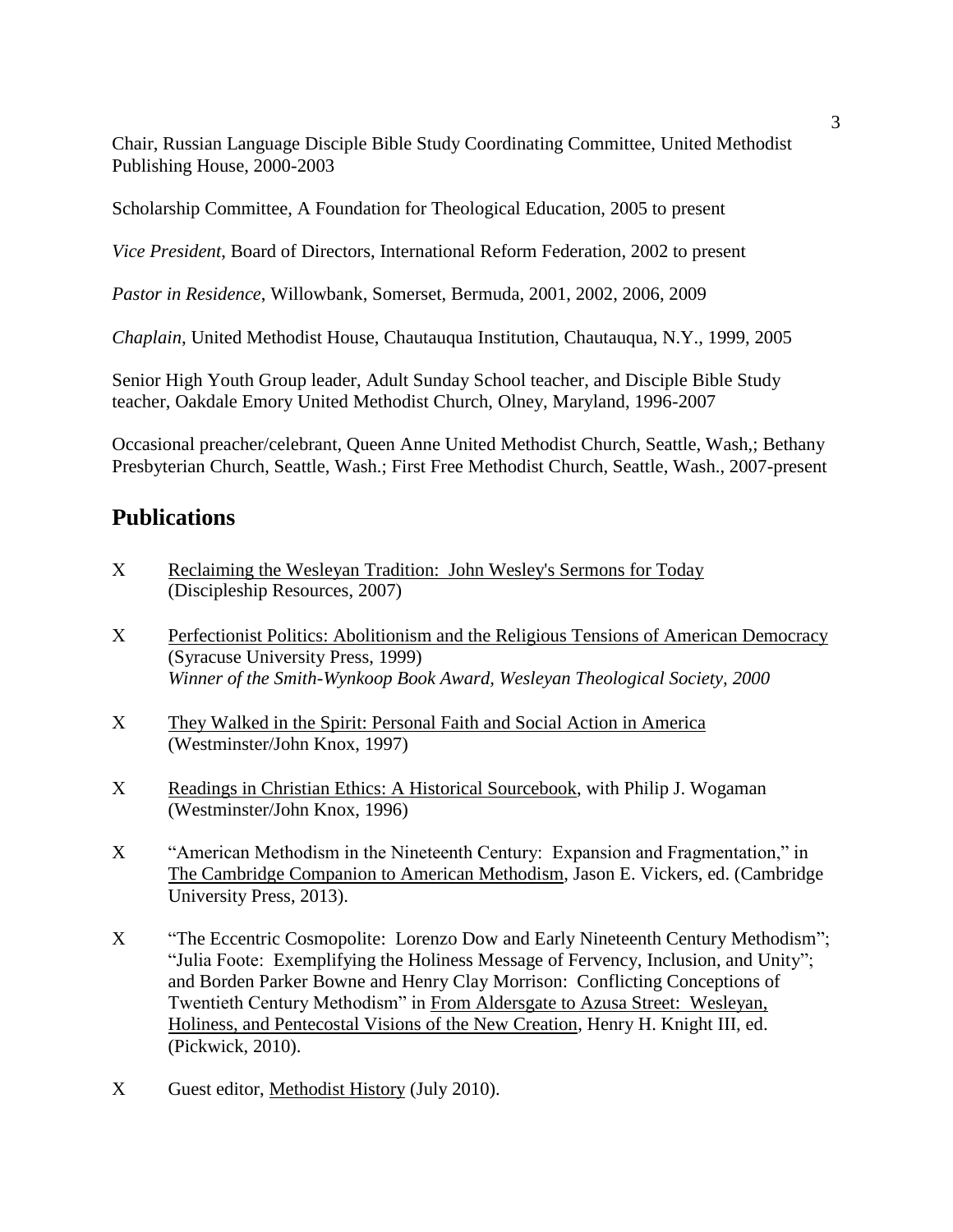- X "Evangelical Piety and Radical Politics: No Longer an Oxymoron?" in From the Margins: A Celebration of the Theological Work of Donald W. Dayton, Christian T. Collins Winn, ed. (Pickwick, 2007)
- "A Real Christian is an Abolitionist: Conversion and Antislavery Activism in Early American Methodism," in Conversion in the Wesleyan Tradition, Kenneth J. Collins and John H. Tyson, eds. (Abingdon, 2001)
- X "The Right Use of the Appropriate Means: The Debate over Strategy and Goals among Nineteenth Century Evangelical Reformers," Asbury Theological Journal 56:1 (Spring 2001)
- "Sanctified Eccentricity: The Continuing Relevance of the Nineteenth Century Holiness Paradigm," in Heart of the Heritage, Barry L. Callen and William C. Kostlevy, eds. (Schmul, 2001)
- "Exploring both the Middle and the Margins: Locating Methodism within American Religious History," in Doctrines and Discipline: United Methodism and American Culture, vol. 3, Dennis M. Campbell, William B. Lawrence, and Russell E. Richey, eds. (Abingdon, 1999)
- "The Crusade for Women's Rights and the Formative Antecedents of the Holiness Movement," Wesleyan Theological Journal 27:1 (Spring 1992)
- "The Application of Perfectionism to Politics: Political and Ecclesiastical Abolitionism in the Burned-Over District, Wesleyan Theological Journal 25:1 (Spring 1990)
- "Partners in Political Abolitionism: The Liberty Party and the Wesleyan Methodist Connection," Methodist History 23 (January 1985): 99-115
- Contributor, The Dictionary of Christianity in America, Daniel G. Reid, ed. (InterVarsity, 1990); The Blackwell Dictionary of Evangelical Biography: 1730-1860, Donald M. Lewis, ed. (Blackwell, 1995); Historical Dictionary of Methodism, Charles Yrigoyen, ed. (Scarecrow, 1996); and American National Biography, John A. Garraty, ed. (Oxford, 1998); The Encyclopedia of New York State, Peter Eisenhart, ed. (Syracuse, 2005)

# **Scholarly Recognition**

- American Academy of Religion, Wesleyan Studies Group, *Executive Committee*, 2007- 13
- Editorial Board, *Methodist History,* 2004-present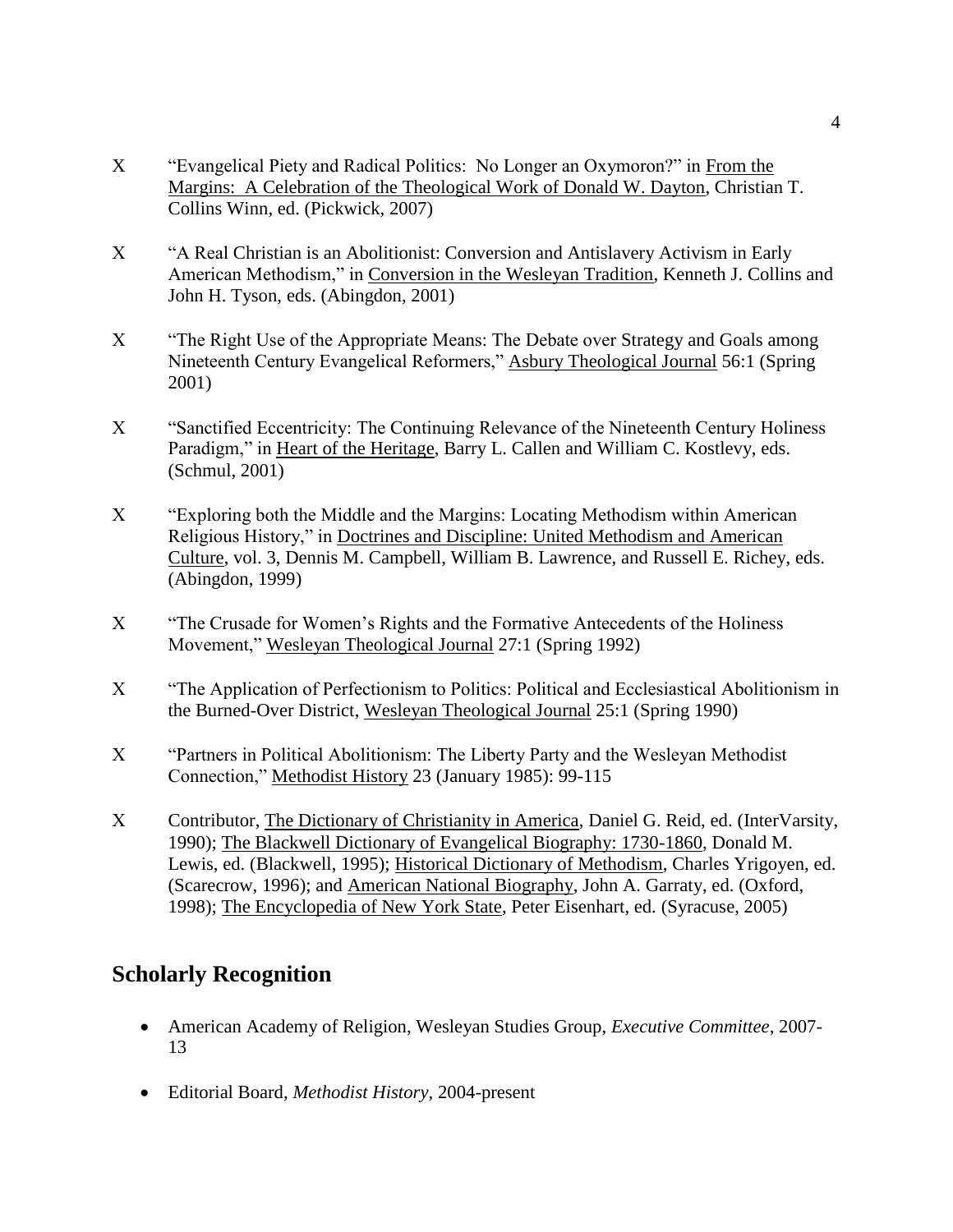- Oxford Institute of Methodist Theological Studies, 1992, 1997, 2002, 2007 \* *Co-Convener* of the 19th and 20th Century Wesleyan Studies Group, 2002, 2007
- Wesleyan Theological Society
	- \* *President*, 1997-1999
	- \* Program chair of annual meeting, 1997
	- \* Conference organizer for annual meeting, 1997
	- \* Initiator and chairperson, Diversity Committee, 1998-2001
	- \* Historical Studies Area chair, 2002-2005
- Research Grant, Association of Theological Schools/Lilly Endowment, 1999-2000
- Study Grant, Wesleyan-Holiness Study Project, Pew Charitable Trusts, 1988-89, 1992- 93, 1994-95
- Study Grant, Methodism and American Culture Project, Duke University/Lilly Endowment, 1993-95
- John Harrison Ness Prize in United Methodist History, 1983
- John Wesley Fellowship, A Fund for Theological Education, 1982-85

## **Presentations**

- X Staley Lecturer, Greenville College, Greenville, Ill., March 2012
- X Methodist Lecturer, Pittsburgh Theological Seminary, February 2011
- Keynote Speaker, Christian Churches Together in the U.S.A., Annual Meeting, Seattle, Wash., January 2010
- Moderator of Panel Discussion of John Wigger's book, American Saint: Francis Asbury and the Methodists, at the American Academy of Religion, Montreal, Canada, November 2009
- Meitzen Lecturer, Charles Darwin Symposium, West Virginia University, February 2009
- Keynote Speaker, Pastors' Retreat, Alaska Annual Conference, Seward, Alaska, February 2008
- Keynote Speaker, Transgenerational Convocation of Korean-American Ministry in the United Methodist Church, Ann Arbor, Mich., July 2007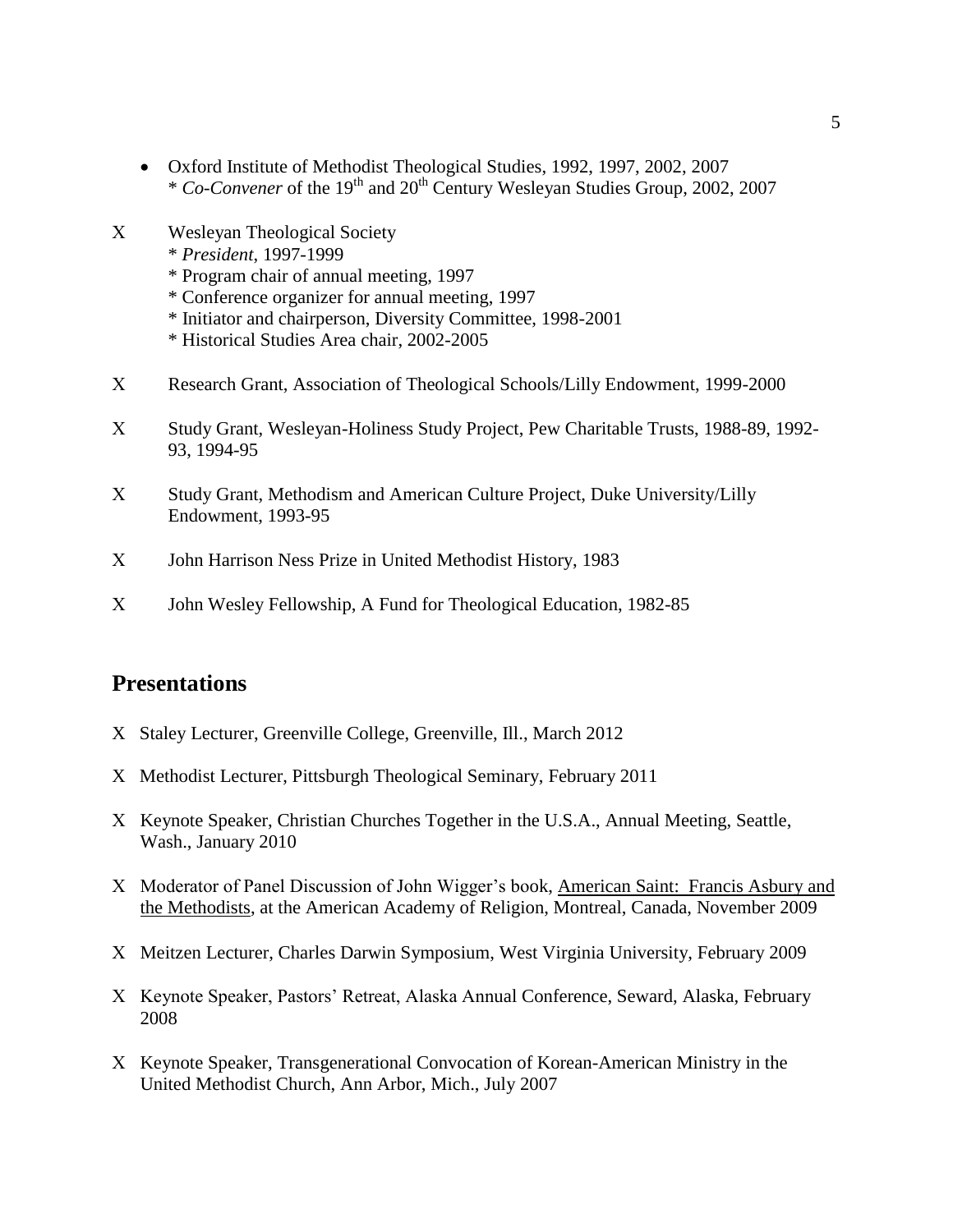- X "What about the Sins of the Church?" Video lecture in "Serious Answers to Hard Questions: Ten Theologians Confront Challenges to Faith," Wesley Ministry Network, 2006
- Lecturer on Wesleyan history and theology to pastors and lay leaders from Kazakhstan, Kyrgyzstan, and Uzbekistan, in Almaty, Kazakhstan, July 2005
- Professor: "Servant Leadership in the Wesleyan Tradition" in joint D.Min. program of Wesley Seminary and Methodist Theological School of Seoul, Korea, May 2006
- Lecturer on American Methodism at Seoul Theological Univ., Bucheon, Korea, May 2006
- Keynote Lecturer, Princeton Forum on Youth, Church, and Culture, Princeton Theological Seminary, April 2004
- X Staley Lecturer, William Tyndale College, February 2001
- Chapel Speaker, 2000, 2001; Keynote Speaker at Faculty Retreat, 2005, Houghton College
- Showers Lecturer, University of Indianapolis, November 1999
- "Deep Sympathy with Burdened Spirits: Faith and Fellowship on the Underground Railroad," paper read at the American Society of Church History, January 2004
- X "Julia Foote: Overcoming Prejudice Through Sanctification," paper read at the American Society of Church History, January 1997
- "Fighting against Worldliness and Unbelief: Henry Clay Morrison and the Transformation of the Holiness Movement within American Methodism," paper read at the Wesleyan-Holiness Study Conference, September 1995
- X "New Paradigms for Interpreting American Religious History," paper read at the American Academy of Religion, November 1994
- "A Political Millennium: The Liberty Party and the Abolition Churches," paper read at the Society for the History of the Early American Republic, July 1994
- X "Lorenzo Dow: The Eccentric Cosmopolite," paper read at the Wesleyan-Holiness Study Conference, October 1993
- Keynote lecturer, Symposium on Covenant Discipleship, General Board of Discipleship, The United Methodist Church, May 1991
- Organizer, moderator, and speaker, Wesleyan Institute (continuing education event for United Methodist pastors, sponsored by Wesley Seminary): Tennessee and Memphis